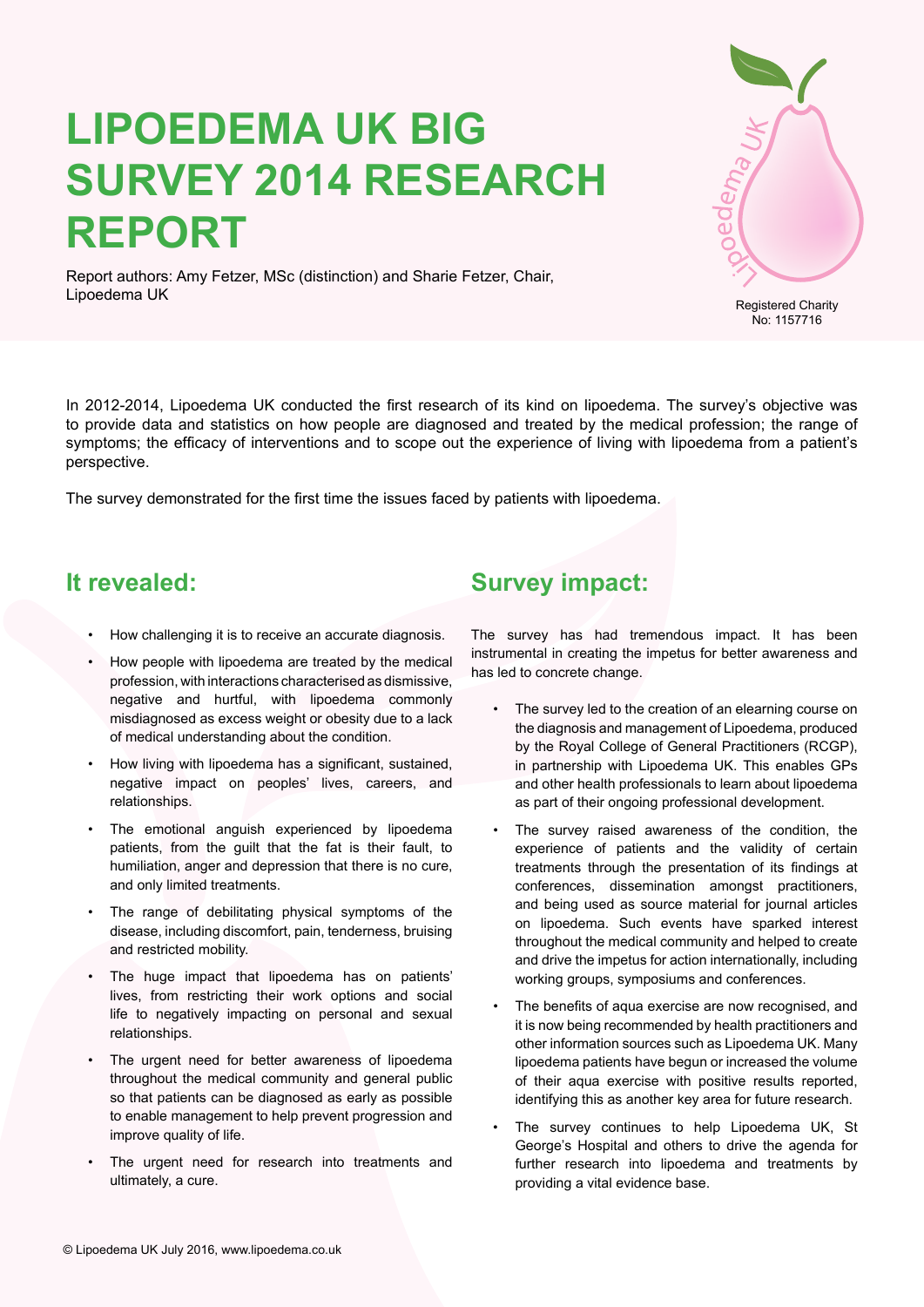# **Study details:**

- 250 female respondents completed a 74 question online survey.
- Survey was fielded between Sept 2012 and Feb 2014.
- It was launched at the 2012 BLS Conference. UKbased respondents were recruited through their local lymphoedema clinics, lipoedema websites and social networks. Respondents had to request the link to access the survey to try and ensure that only people who had been medically diagnosed with lipoedema completed the survey.
- Respondents were mainly white British. Other ethnicities represented included white South African, Hispanic and African American.
- Respondents were female and aged between 21-79. Their average age was 59.
- The survey combined multiple choice with a large proportion of free text questions designed to give people the chance to share the detail and the complex issues associated with the condition.
- The survey was compiled by Sharie Fetzer and Suzanne Evans of Lipoedema UK, and Sandy Ellis, former Nurse Consultant and Head of Therapies at St George's NHS Trust Lymphoedema Service.

All respondent identities remain confidential. Data is reported in aggregate.

# **Key findings**

- Lipoedema has been poorly understood by the medical community. Only 9% of respondents reported that their health professional diagnosed lipoedema the first time they reported their symptoms. Only 5% were diagnosed by their GP.
- 46% of respondents reported that the start of their lipoedema coincided with puberty.
- The average age of diagnosis was 44 years old.
- The majority of respondents reported that medical professionals were dismissive of the condition and misdiagnosed their lipoedema as excess weight/bad diet/lack of exercise.
- The most commonly reported response to diagnosis was relief. Respondents also felt angry and frustrated that diagnosis had taken so long, and felt scared about a future with no cure and little that can be done to ameliorate symptoms.
- Lipoedema impacts on careers. 51% reported that lipoedema has an impact on "your ability to carry out your chosen career", commonly citing a lack of mobility, discomfort and inability to stand. 39% felt their lipoedema had restricted their career choices.
- • Lipoedema is prevalent in arms 48% of respondents reported having lipoedema in their arms.
- 98% of lipoedema patients had tried to lose weight, but only 5% had lost weight evenly across their body.
- 33% had another family member who had been diagnosed with lipoedema, but 74% suspect other members of their family have/had lipoedema without being diagnosed.
- Lipoedema has significant negative emotional impacts. 87% reported that "Overall my Lipoedema has had a negative effect on my quality of life".
- When asked "Has your body shape lead to any of the following?"
	- » 95% reported difficulty in buying clothes
	- » 86% reported low self esteem
	- » 60% reported restricted social life
	- » 60% reported feelings of hopelessness
	- » 50% reported restricted sex life
	- » 47% reported feelings of self blame
	- » 45% reported eating disorders
- Compression hosiery was the most common treatment, with 79% of respondents reporting being prescribed compression hosiery.
- Discomfort is a major barrier to patients wearing compression - 55% said they wore compression "most days" or "every day". The majority cited the discomfort and difficulty in putting compression on as the main barriers to wearing it.
- Exercising in water is an effective treatment for lipoedema. 79% answered yes when asked if "exercising in water helps your lipoedema?"
- Aqua aerobics/swimming was reported as being an effective treatment for both size reduction and pain relief. Of those who had tried it, 63% reported it as somewhat effective, effective or very effective at reducing size. 90% reported it as somewhat effective, effective or very effective for helping with pain relief.
- The majority found clothes shopping immensely difficult, with all categories of lower clothing difficult for over 70%, but 98% of respondents said boots were difficult or impossible.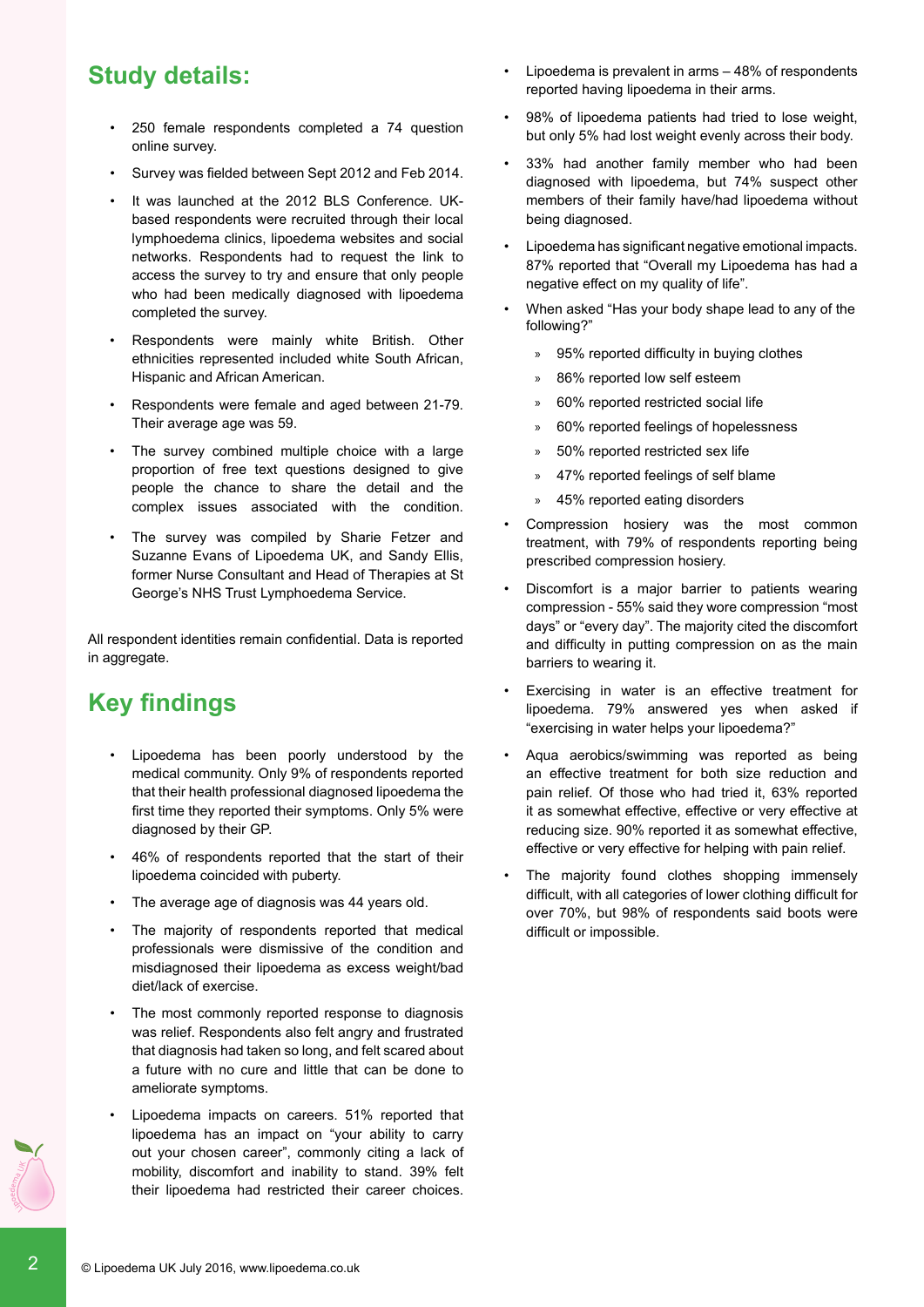# **Survey findings** Lipoedema: presentation

**8** 46% of respondents reported that the start of their lipoedema coincided with puberty **(see figure 1).** 

#### **Figure 1 QUESTION 9**



• 71% reported that they were the same build as other **on my quality of life 87% (211)** children before puberty **(see figure 2).**



The most common symptoms described to the diagnosing health professional were:

**Using hormonal**

- » Feelings of heaviness in legs (79%)
- » Painful legs (77%)
- » Difficulty in losing weight (76%)

**Pregnancy**

- » Thick 'swollen' legs (70%)
- » Bruised legs (66%)
- » Tiredness, lack of energy (56%)
- » Knee problems (51%)
- Cold skin (41%)
- » Swollen arms (31%)
- » Varicose veins (29%)
- » Skin problems (28%)
- 48% of respondents reported having lipoedema in their arms.
- 73% said the skin on their legs was NOT the same colour and temperature as the rest of their body (see **figure 3). first time you told them of your symptoms?**

### **Figure 3 QUESTION 31**



- • 43% reported flaking skin; 50% reported itchy skin on their legs. eported flaking skin; 50% reported itchy skin o
- 98% had tried to lose weight by dieting, 82% were able to lose weight, but only 5% lost weight evenly from their body.
- The most common areas respondents found it difficult to lose weight from were their:
	- » Thighs (92%)
	- » Calves (90%)
	- » Knees (85%)
	- » Buttocks (73%)
	- » Ankles (71%) **No**
	- » Hips (69%)
	- » Upper arms (61%)
- 33% had another family member who had been diagnosed with lipoedema, but 74% suspect other members of their family have/had lipoedema without being diagnosed.
- When asked about associated conditions, 46% had lymphoedema, 35% varicoose veins, 23% painful fat syndrome, 46% knee problems, 24% flat feet/fallen arches, all as diagnosed by a doctor.
- 81% said their hands and feet were NOT affected by lipoedema. Of the 19% who said they were effected, the majority said they were swollen and painful.

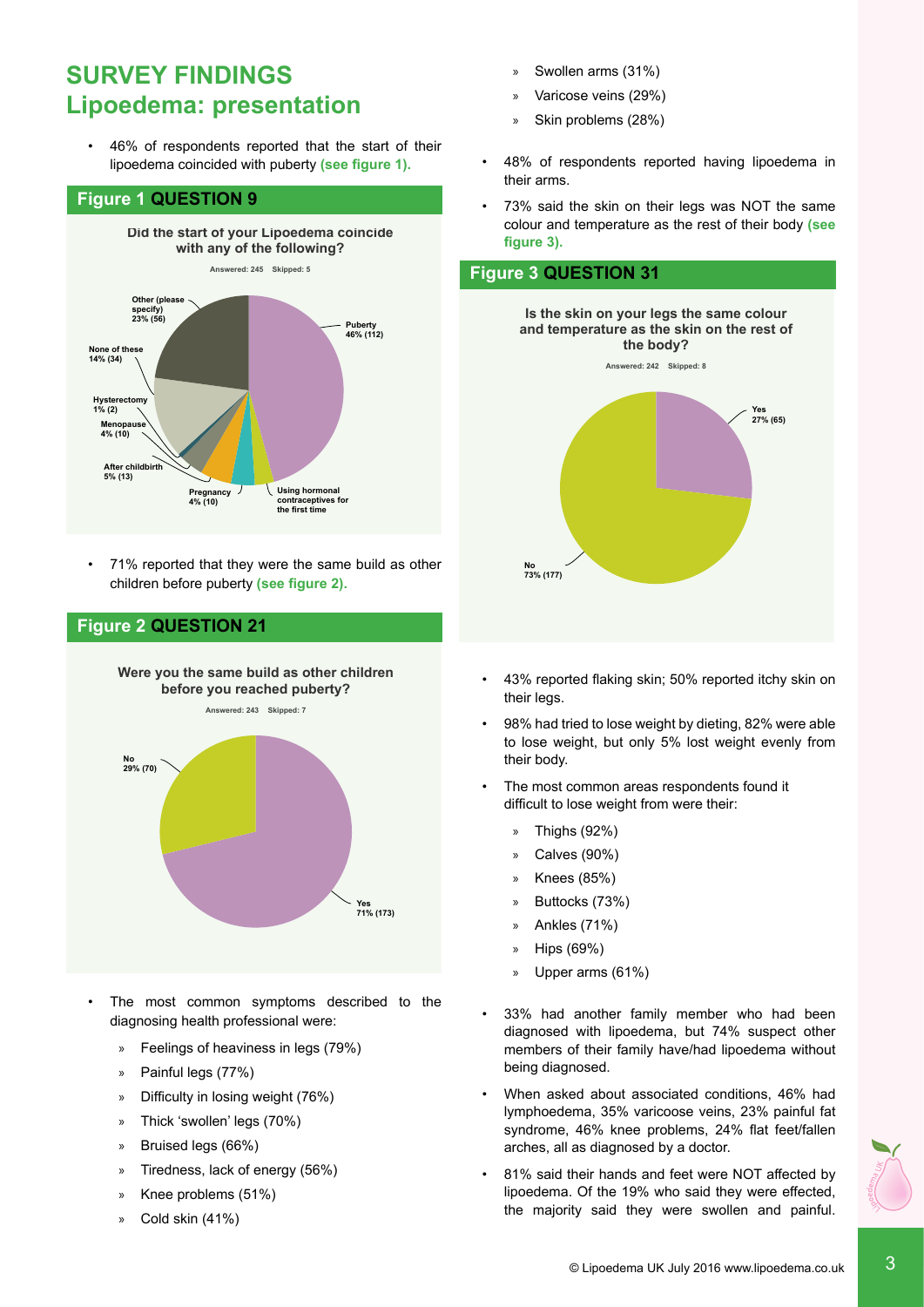# **Lipoedema: the difficulties in obtaining diagnosis**

- Only 9% reported that their doctor diagnosed lipoedema the first time they reported their symptoms.
- Only 5% were diagnosed by their GP (see figure 4).

#### **Figure 4 QUESTION 17**



- When asked to describe their doctor's response to their condition when they described their symptoms, the majority of respondents reported that doctors were dismissive, unhelpful and misdiagnosed obesity. A sample of responses are below.
	- » **"**I had repeatedly told my doctor of symptoms and he repeatedly told me he had no idea what was wrong with my legs, without looking at them."
	- » **"**Derisory, hostile and refused to refer me as he said it was incurable."
	- » "Totally dismissive. Suggested diet and exercise."
	- » "That I was just obese and this problem did not exist."
	- » "That I was delusional about my eating habits and was accused of lying about my food diary. Generally each doctor I saw thought it was food and laziness related."
	- » "Took many appointments over a number of years. GP mentioned Oedema and said no facilities in our area for Lymphoedema"
	- » "Did not understand what the problem was and felt very 'fobbed' off for years."
- When asked how their GPs response had made them feel, there were two clear categories of answers. Those whose doctors failed to diagnose lipoedema or take their concerns seriously had very negative responses. The minority who received a diagnosis or whose concerns were taken seriously felt positive. A selection of responses are below.
	- » "Gutted, demoralised, depressed"
	- » "Very angry, bereft and isolated. But made of strong stuff so told him I would make my own enquiries regarding the condition and referral!"
- » "Incredibly depressed."
- » "Angry, annoyed that he didn't have the integrity to admit he hadn't known about lipoedema and that he still didn't want to know about it. Frustrated that even when presented with the facts he had no desire whatsoever to help. Overwhelmed with feelings after waiting 50 yrs for an explanation and thinking I'd finally found one, there was no will to help or support me or refer me on whatsoever."
- » "Was so relieved to finally get a diagnosis and feel understood by a kind GP. He arranged for me to have care from the practice nurse as I had **Answered: 240 Skipped: 10** varicose veins by this time"
- » "I was pleased that there was a reason why I was so misshapen and couldn't lose weight"
- **•** 67% had discussed their symptoms with another health professional, such as a nurse (27%) or massage therapists (16%), before their diagnosis. **33% (79)**
- Before being diagnosed with having lipoedema, 65% were told go on a diet, 60% were told to do more exercise.
- The majority of respondents felt negatively about the advice they had been given before diagnosis. Typical judgements on the advice given included:
	- » "Poor and unsympathetic"
	- » "Useless"
	- » "It was uniformed"
	- » **"**Did not help at all. Made me feel I was to blame."
	- » "That I must not be trying hard enough or doing something wrong"
	- » "Naively, I would say raise awareness of lipoedema with GPs but with GPs so busy, few are going to spend time differentiating between a genuinely obese patient and one suffering from lipoedema."
	- » "I just hope GPs soon look beyond a persons weight and consider could it be Lipoedema"
- When asked "How did you feel when you were diagnosed with Lipoedema?", the common response to this question was "relieved", but respondents also felt angry and frustrated that diagnosis had taken so long, and scared about a future with no cure and little that can be done to ameliorate symptoms. Responses included:
	- » "Relieved that at last someone knew what was going on for me. at last I felt safe in the hands of an expert who would know how to help me."
	- » **"**Let down by the doctors because they had not listened to me and just said I was fat."
	- » "Relieved initially until I read up on it and then felt frightened"
	- » "Annoyed because so many years had passed despite trying to get diagnosis and relieved that the problems I had endured all the years actually had a name."
	- » "A mixture of relief and despair. It was great to finally have a name to put to my symptoms. It all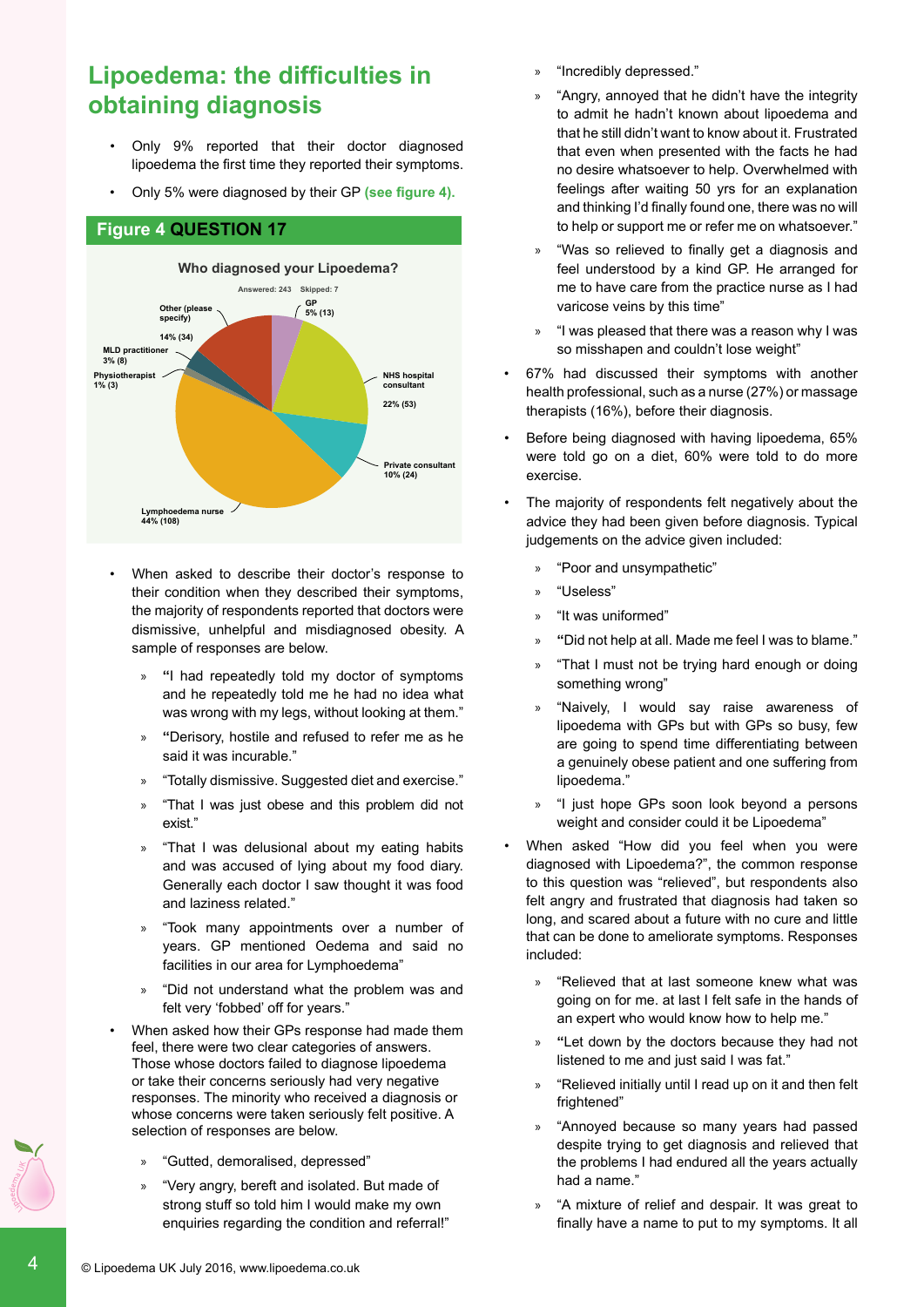fell into place and I didn't feel like I was going mad anymore. Also happy that my fats legs weren't "my fault". I felt awful though when I found out that because it had been left for so long without intervention, that the most they could now do was prevent further deterioration."

- Diagnosis appears to bring respondents relief but also frustration and a desire for more research into treatments and ultimately a cure, as this selection of comments to the question "If there is anything else you would like to tell us about your diagnosis" show:
	- » "It was wonderful to be listened to and be taken seriously and to be treated with compassion, caring and dignity after being ignored and dismissed for fifty years. Even writing this is making me tearful"
	- » "I feel like the Lipoedema nurse has thrown me a life line and was so understanding and supportive."
	- » "wish more medical people knew about it only this week I have been to the vascular clinic at Manchester Royal Infirmary to find that neither the doctor or specialist vascular nurse even knew what it was"
	- » "To be spoken to as a patient with an illness made a huge difference and to be helped to manage the condition made me look at my own body in a different way for the first time in possibly 45 years. The nurse I saw was excellent and she told me to love my legs because they were my legs. This was life changing for me."
	- » "the nurse said if i had help sooner i my not be in the state i am in now"
	- » "I wish that there was more research into reasons why this disease occurs, and financial support to find better treatment and perhaps a cure. Noone seems to care and this website etc is the first time someone seems to be doing something positive. I wish I could see a specialist who could recommend further treatment that would help, but it is never really an option. no one knows anything about lipoedema. The attitude appears to be, 'you've got it so live with it.' It is a very hard thing to live with and it is time that people recognise how much people with this disease suffer, and do some thing about it."
	- » "The psychological damage of this condition is just **No** as painful to deal with as the physical elements. **21% (12)** Feeling alone and most people, including most doctors assuming I am lazy, greedy and fat. I'd had food addiction problems prior to the diagnosis but my Lipoedema diagnosis plunged me into a 10 year binge eating spiral."
	- » "It sounds silly too say that fat legs can stop you from doing things in life but we are brought up seeing the ideal body image. When you can't change your shape through diet or exercise it can be upsetting and out of your control. **79% (44)**
	- » "Since diagnosis it's helped because now I am empowered and trying to find out all I can to change."

• Lymphoedema nurses/clinics (56%) and the internet (60%) were credited as being the most useful sources of information on how to manage lipoedema. **(see figure 5)**.

#### **Figure 5 QUESTION 50**

**What have you found to be the most useful sources of information on how to manage your Lipoedema? (Tick all that apply)**



# **Lipodema: career impacts**

51% reported that lipoedema has an impact on "your ability to carry out your chosen career", commonly citing a lack of mobility, discomfort and inability to stand **(see figure 6)**. Comments included: 

#### **Figure 6 QUESTION 39**

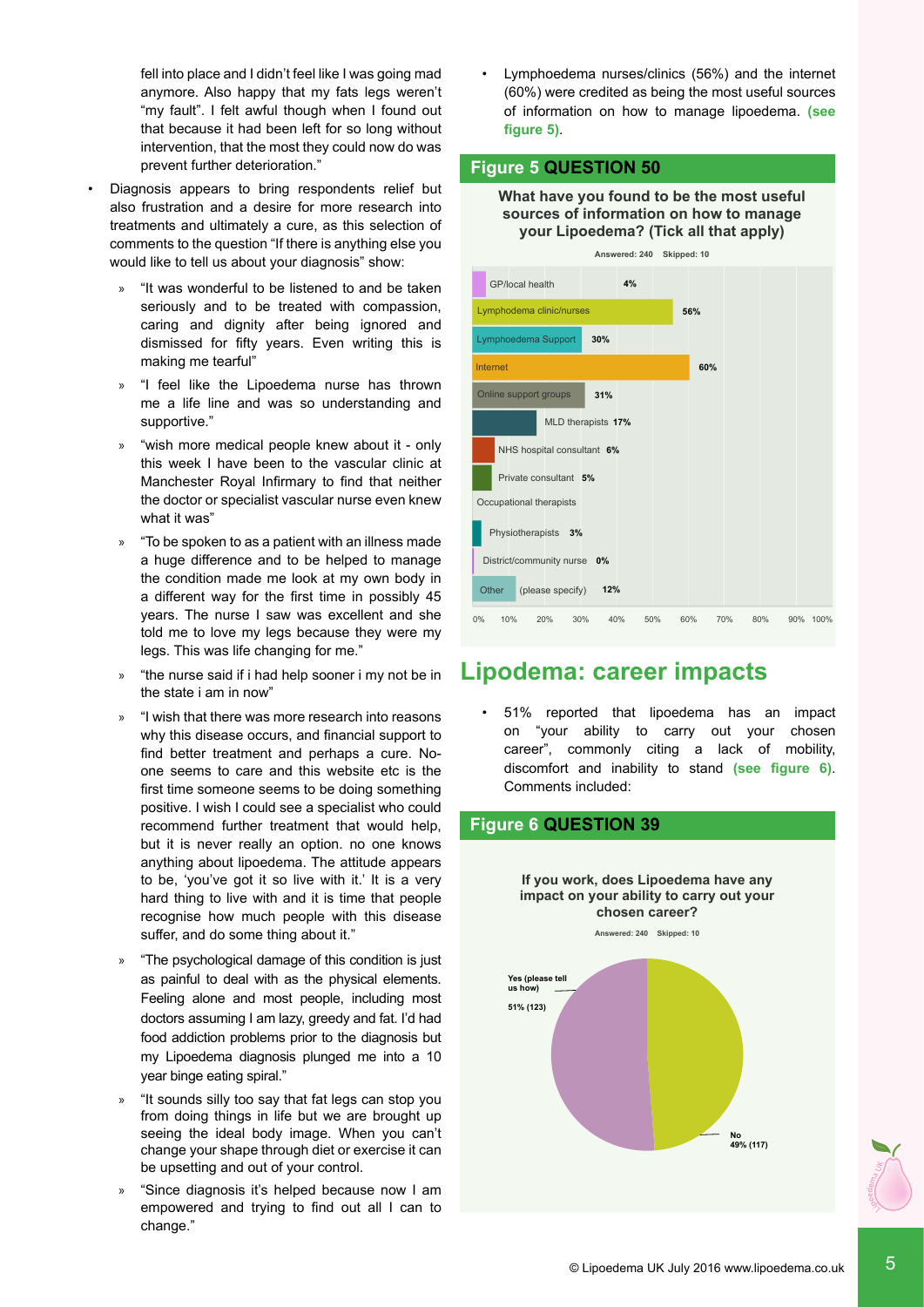- » "I work in a steelworks and find it difficult to get safety shoes/boots and standard boilersuits/ workwear doesn't fit my legs."
- » "I work in a furniture shop and have trouble getting around the shop to display items as I can't get through the gaps without usually banging my legs and causing pain."
- » "I no longer work due to the severe pain in my legs so it has stopped me progressing in my career."
- » "I'm a part time florist and there is no way now that I could do it all day every day. its a standing job with no sitting down, with lots of bending and carrying heavy objects."
- 39% felt their lipoedema had restricted their career choices. Comments included:
	- » "I wanted to be a teacher, but gave up as I couldn't stand all day, I wanted to act but I couldn't stand up long enough, and I wanted to dance, but I was ridiculed at class for not wanting to wear the correct dance attire as a teen, so I gave up"
	- » "I can't do any work that involves standing for any length of time. I worked at a hotel at front desk for a summer when I was 20 and was in agony."
- Nearly 1/5<sup>th</sup> (19%) reported receiving disability benefit as a result of their lipoedema.

# **Lipoedema: emotional impacts**

The emotional impacts for lipoedema patients are significant. Embarrassment and shame about the size, shape and look of the areas affected by lipoedema is a huge issue. This negatively impacts on confidence, body image and self esteem, often leading to other issues such as depression.

- 78% reported that people made comments about their legs which made them embarrassed by them. Many gave additional comments such as those below:
	- » "My ex used to call the[m] trotters. My brother once said "You look like you have elephantitus!"
	- » "Look at the size of your legs, you should go on a diet fatty."
	- » "I had a terrible time at senior school because of my legs. I was laughed at and called 'Tree Trunks'"
	- » "Peole said it was odd to be slim with fat legs, my answer was fat legs ran in the family."
	- » "Why are your legs so big is the common one I get. Or bloody hell look at the size of her."
	- » "Always teased at school and by doctors who thought I was just obese."
- When asked "Has your body shape lead to any of the following?" **(see figure 7).** 
	- 95% reported difficulty in buying clothes
	- 86% reported low self esteem
	- » 60% restricted social life
	- » 60% feelings of hopelessness
	- » 50% restricted sex life
- » 47% feelings of self blame
- » 45% eating disorders

#### **Figure 7 QUESTION 33**

#### **Has your body shape led to any of the following**



87% reported that "Overall my Lipoedema has had a negative effect on my quality of life" **(see figure 8).**

#### **Figure 8 QUESTION 34**

**How would you describe the effect Lipoedema has had on your quality of life overall?**

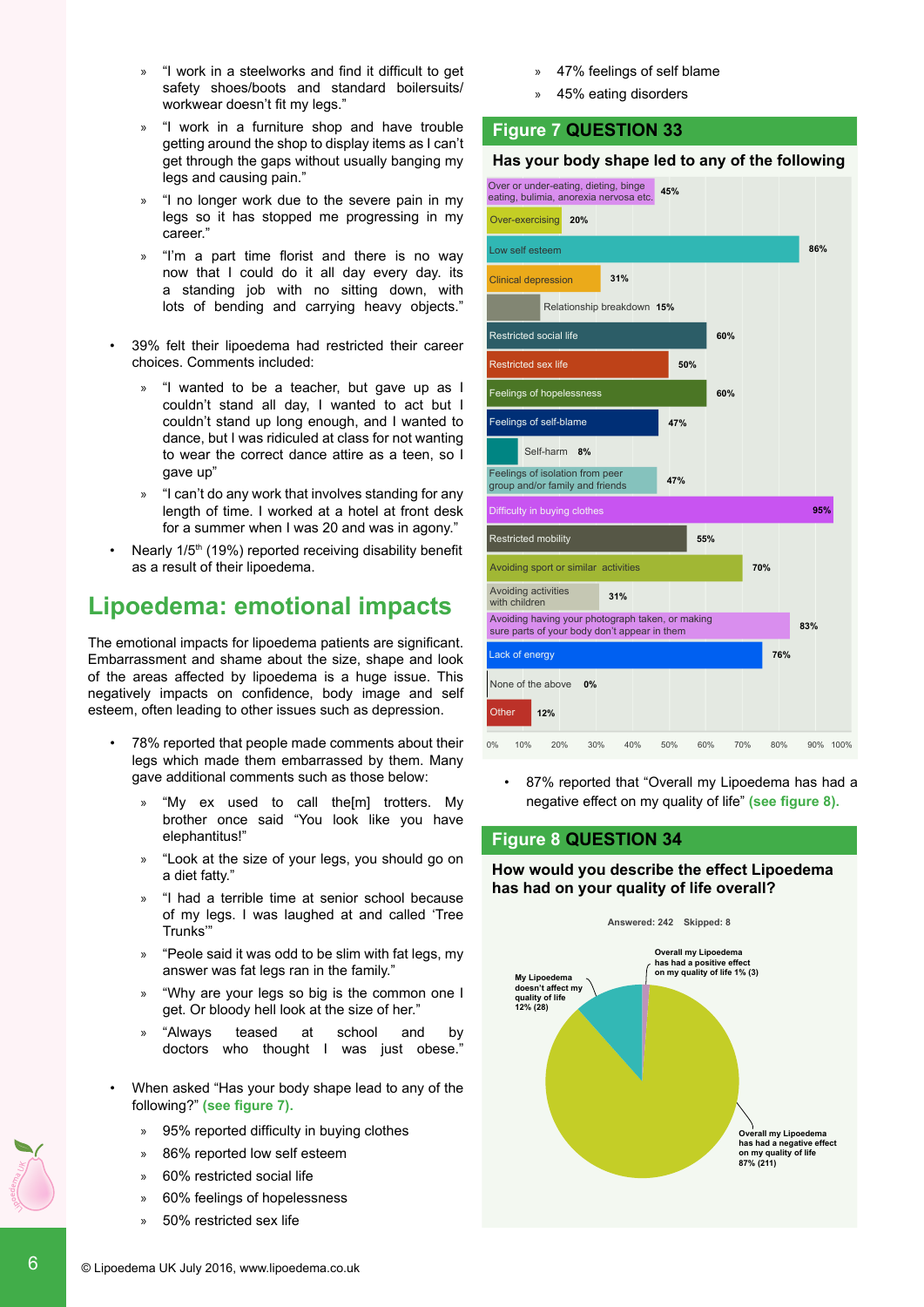- 40% said they had been discriminated against because of their lipoedema.
- The majority found clothes shopping immensely difficult, with all categories of lower clothing difficult for over 70% but 98% of respondents said boots were difficult or impossible.

# **Lipoedema: treatments**

The lack of advice over treatments, the difficulty in accessing appropriate treatment and the lack of research into effective treatments and a cure were major themes in the report.

- **•** Compression hosiery was the most common treatment, with 79% of respondents reporting being prescribed compression hosiery but only 26% being prescribed Manual Lymphatic Drainage (MLD).
- Compression and MLD were the most commonly used treatments.
- $\cdot$  55% said they wore compression "most days" or "every day". The majority cited the discomfort and **relationship to...** difficulty in putting it on as the main barriers to wearing **33% (79)** compression.
- 82% lost weight by dieting but 95% said they did not lose weight evenly from their body **(see figure 9)**. No diets stand out as being particularly helpful – the diet **No** that was reported to have the most success (18%) **67% (161)** was low carb.

### **Figure 9 QUESTION 44**

#### **Where did you find it difficult to loose weight from? (Tick all that apply)**



- When asked "Does anything influence the size of your legs," certain influencing factors emerge, such as: limbs being less swollen in morning; wheat; alcohol: standing; sitting.
- Health issues, pain and mobility were the most commonly cited reasons for not taking regular exercise.

**Aqua exercise**

- Exercising in water is an effective treatment for lipoedema. Aqua aerobics/swimming was reported as being an effective treatments for both size reduction and pain relief.
- 23% said they regularly exercised in water. Of these, 79% said they found exercising in water helps their lipoedema **(see figure 10).** Some themes that came up in the answers:

#### **Figure 10 Q55**



- » "legs feel less heavy afterwards"
- » "increase in mobility"
- » "eases pain and swelling"
- » "has improved the shape of my butt, hips and legs"
- » "REGULAR SWIMMING HAS REDUCED LEGS DRAMATICALLY"
- » "swimming seems to reduce my leg size and the aching goes away temporarily"
- » "I have found exercising in water helpfull even when I did not know what was wrong with me.I have less pain than other types of exercise and can exercise for longer periods."
- • Of those who had tried it, 63% reported aqua aerobics/swimming as somewhat effective, effective or very effective at reducing size. 90% reported it as somewhat effective, effective or very effective for helping with pain relief.
- When asked "If you don't exercise in water, but would like to, what is preventing you?" 59% said embarrassment.
- Apart from water exercises, 64% said they took "any other form of regular exercise".